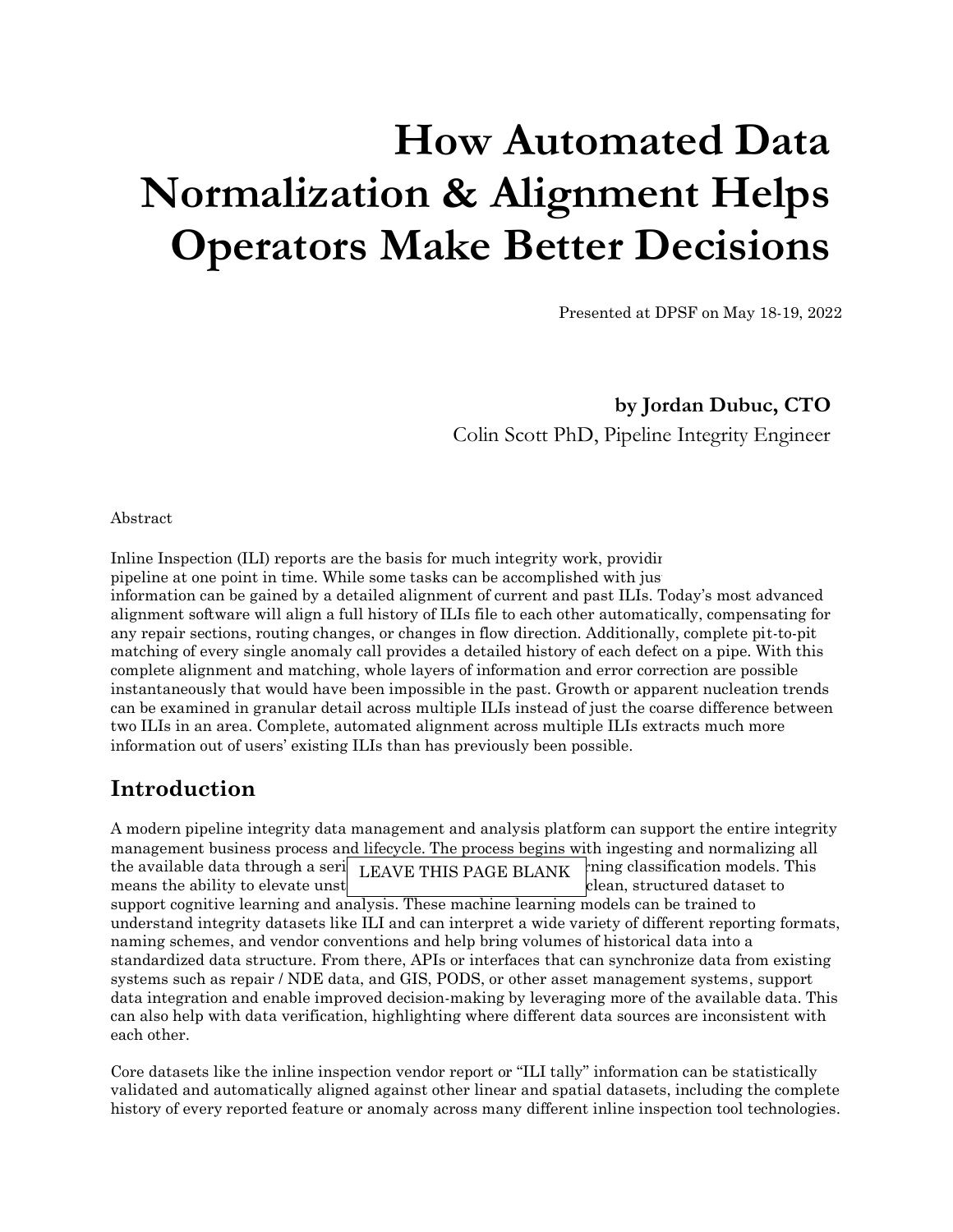This allows development of a comprehensive model of the condition of the asset over time and ultimately to determine a corrosion growth rate for every anomaly in order to project a remaining life based on wall loss or burst pressure. Interacting threats can also be identified by aligning anomalies from different inline inspection tool technologies and incorporating data from other systems such as PODS or other GIS.

All of this integrated data can then drive predictive analytics and business intelligence and supports the execution of the integrity management lifecycle from assessment planning and tracking, to integrity compliance and dig selection, dig program planning, producing dig sheets and packages for the field, then finally to threat monitoring, planning the next re-assessment & measuring of the effectiveness of the program.

In this work, we illustrate how pipeline operators can create value and confidence in their integrity programs through data ingestion, alignment, and analytics. Better understanding of data leads to better decision making [1].

## **Data Ingestion and Normalization**

The first area where machine learning can be applied is in the ingestion and normalization of pipeline integrity data from many different types of vendor reports. The method used in this work is based on a series of Bayesian classification models trained on over 5,000 ILI pipe tallies with hundreds of different formats and over 40 million reported anomalies completed in proprietary software, Cognitive Integrity Management. This allows the ingestion process to accept a wide variety of different vendor report structures without having to manually format them into a template and to accurately identify and classify anomalies based on how they've been described by vendors. Pipeline operators and users of the platform are not limited to a single vendor or tool type.

One specific example of how machine learning can be used during this process is in interpreting all the different ways that ILI vendors can describe different types of pipeline features and anomalies. A feature classifier looks at all the available data in the pipe tally, the anomaly type or description and any additional comments provided by the vendor as well as the associated attributes of each anomaly to determine what is being described by the vendor and how it should be classified. This enables operators to take a wide variety of historical ILI reports, each with different standards and conventions into an apples-to-apples structure which then allows for more advanced data analysis and business intelligence.

Operators are often challenged with historical data which may not be organized or consistent enough to take advantage of an approach such as this, and so another critical part of this ingestion process is data validation, with hundreds of data quality checks performed as part of ingestion to help highlight gaps or inconsistencies in the data before moving on to the analysis process. With a machine learning based data ingestion process, operators can much more quickly and easily take unstructured or semistructured data from a variety of different sources or spread across disconnected systems or thousands of Excel spreadsheets into a standardized integrity data management system.

Data such as inline inspection is loaded through the machine learning ingestion and classification process which understands the formats of different ILI tally files and the way in which ILI vendors describe the assortment of anomalies and pipeline features through their types, descriptions, additional vendor comments and attributes – position, length, width, depth, orientation, and so on.

One can also look at the number of features reported in each assessment and how the machine learning based classification identified each of them and categorized them into a standard taxonomy. For example, as illustrated in *Figure 1*, there are multiple ways that vendors can describe a given feature and the system can group all of these into one classification system for analysis. This can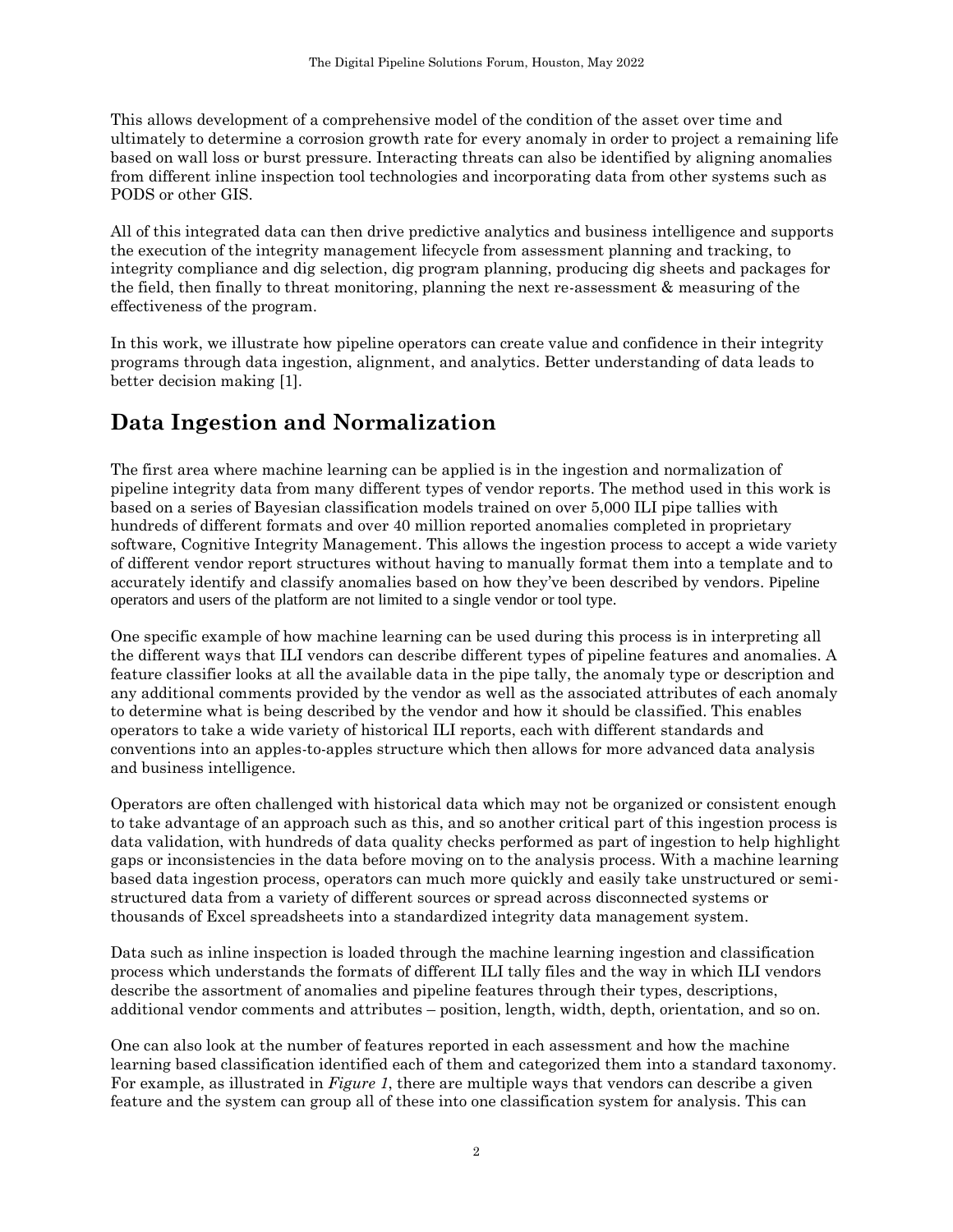provide an apples-to-apples understanding of what has been reported over time on this line, what has changed, and whether a given inline inspection report is fit for use in further analysis.

| Aliss Type             | 1908LJ 2008LJ 23/8LJ - 2018L/Wondy00003 |        | Alias Type                          | 2008 ILI | 2018 ILI - 2018 LI60KSMYS 98 LI |        |
|------------------------|-----------------------------------------|--------|-------------------------------------|----------|---------------------------------|--------|
| AGM                    | 79                                      | 85     | AGM                                 | 79       | 85                              |        |
| Above Ground Market    | 75                                      |        |                                     |          |                                 |        |
| AGM                    |                                         | 15     | Above Ground Marker                 | 79       |                                 |        |
| <b>Send</b>            | 2.026                                   | 1,732  | AGM                                 |          | 85                              |        |
| BEND.                  |                                         | 1,732  | Bend<br><b><i>TANK CONTROLL</i></b> | 2.026    | 1,732<br><b>STATE</b>           |        |
| dent Sept              | xott                                    |        |                                     |          |                                 |        |
| <b>Eard End</b>        | 1011                                    |        | BEND                                |          | 1,732                           |        |
| Casing End             | 10                                      | 12     | Bend Begin                          | 1.013    |                                 |        |
| Casing bean            |                                         |        | Bend End                            | 1,013    |                                 |        |
| Casing end             | LS.                                     | 4      |                                     |          |                                 |        |
| Ceving Start           |                                         |        | Girth Weld                          | 14,986   | 15,075                          | 14,988 |
| Clamp On Sloove        | 48                                      |        | <b>WELD</b>                         | 14,774   | 14,918                          | 14,988 |
| Ciating:               | š                                       |        | WELD-Change in Wall thickness       | 162      | 157                             |        |
| Clamp begin            | ×                                       |        |                                     |          |                                 |        |
| Clamp end              |                                         |        | Weld-Installation begin             | 13       |                                 |        |
| <b>CTHE</b>            |                                         |        | Weld-Installation end               | 13.      |                                 |        |
| Corrosion Wall Loss    | 1,382<br>106                            | 7,552  | Weld-Iso joint begin                | з        |                                 |        |
| <b>JUGU</b>            | 1,351                                   |        | Weld-Iso joint end                  | 3        | 0.00000                         | e von  |
| Conosion               | ū£                                      | 7.217  |                                     |          |                                 |        |
| Consign dader          | 12                                      | 334.   | Weld-Launcher end                   | 1        |                                 |        |
| <b>MOE</b><br>Can come |                                         |        | Weld-Other                          | 16       |                                 |        |
| Total                  | 16,370 17,778                           | 40,227 | Weld-Receiver begin                 | 1        |                                 |        |

**Figure 1 Bayesian classification of ILI features into a common taxonomy.**

## **Data Alignment**

Once data has been ingested into a data model and interpreted into a standardized structure, the next stage is alignment. This can be accomplished via an automated algorithmic alignment of linear data like inline inspection odometer, PODS linear referencing, or pipeline stationing information and spatial data such as close interval survey. Alignment enables data integration across these different datasets and comparison of individual anomalies over their complete measurement history.

A modern digital integrity platform can provide the ability to align data from inline inspection, including all historical logs, as well as GIS, close interval survey, and historical repair records. Unlike manual or semi-automated alignment methods which often filter down and align just a candidate set of the deepest metal loss, such an approach can align each and every anomaly and provide a discrete corrosion growth rate for each based on that alignment. Matching every anomaly is critical for identifying shallow but fast-growing corrosion, and as part of optimizing efficiency with long-range planning and forecasting.

Alignment algorithms can use distinctive patterns in joint lengths and anomaly geometry to isolate and resolve the drift in tool odometer measurements and the roll of the tool that results in orientation offset. This ultimately allows the alignment algorithm to determine the appropriate alignment and pit-to-pit matching of individual anomalies across their complete reported history.

Through this alignment process, each joint of pipe can be identified and maintained as part of a master joint listing, and this provides complete traceability for every joint in the system. This also includes the ability to automatically detect flow direction and align datasets where for example the tool was run in the opposite direction (as seen in *Figure 2*), as well as to handle re-routes and changes to line configuration. Such algorithms are able to identify the common portions of the pipeline even in cases when ILI tools are launched from different locations or when traps have been added or removed, as long as there is enough distinctive pattern in the remaining joint lengths to identify the common segments.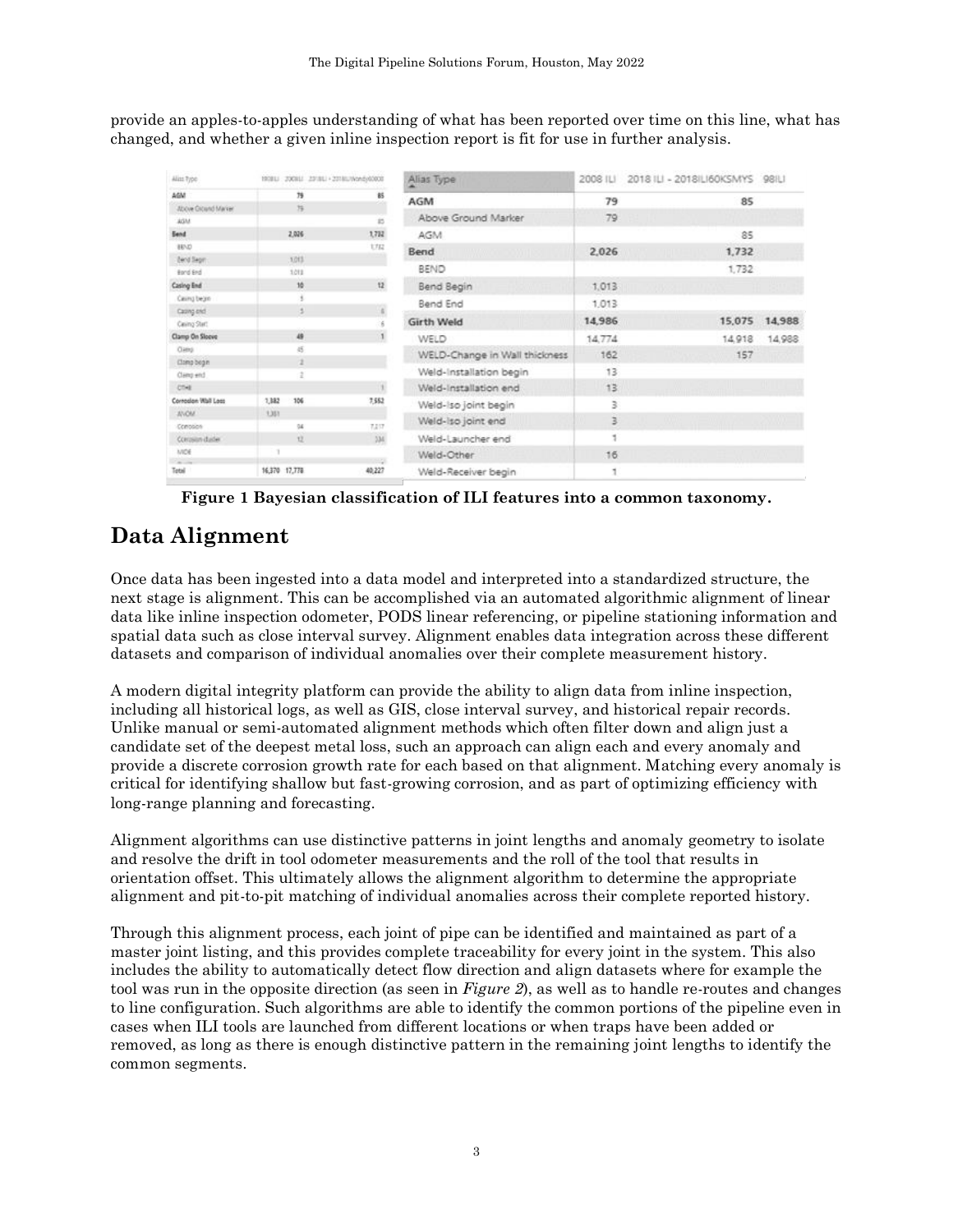| The Digital Pipeline Solutions Forum, Houston, May 2022 |  |  |
|---------------------------------------------------------|--|--|
|---------------------------------------------------------|--|--|

| Assessment Name<br>Master Joint ID | ILI2010<br>Joint No. | Log Distance | Joint Length | ILI2020<br>Joint No. | Log Distance |             | Joint Length |
|------------------------------------|----------------------|--------------|--------------|----------------------|--------------|-------------|--------------|
| 500,005,700.00                     | 68070                | 1,972.39     | 58.56        | 68070                |              | 389, 49.05  | 58.61        |
| 500,005,800.00                     | 68060                | 2,030.95     | 60.16        | 68060                |              | 389, 190.43 | 60.17        |
| 500,005,900.00                     | 68050                | 2,091.11     | 57.96        | 68050                |              | 389,730.26  | 57.96        |
| 500,006,000.00                     | 68040                | 2,149.07     | 59.73        | 68040                |              | 389,672.31  | 59.39        |
| 500,006,100.00                     | 68030                | 2,208.80     | 46.11        | 68030                |              | 389,612.91  | 46.50        |
| 500,006,200.00                     | 68020                | 2,254.92     | 59.42        | 68020                |              | 389,566.41  | 59.55        |
| 500,006,300.00                     | 68010                | 2,314.34     | 57.44        | 68010                |              | 389,506.86  | 57.58        |
| 500,006,400.00                     | 68000                | 2,371.78     | 59.53        | 68000                |              | 389,449.28  | 59.57        |
| 500,006,500.00                     | 67990                | 2,431.31     | 59.48        | 67990                |              | 389,389.71  | 59.56        |
| 500,006,600.00                     | 67980                | 2,490.79     | 58.55        | 67980                |              | 389,330.15  | 58.55        |
| 500,006,700.00                     | 67970                | 2,549.34     | 57.66        | 67970                |              | 389,271.60  | 57.74        |
| 500,006,800.00                     | 67960                | 2,607.00     | 57.69        | 67960                |              | 389,213.86  | 57.74        |
| 500.006.900.00                     | 67950                | 266469       |              | 5750 67950           |              | 389 156 12  | 577A         |

#### **Figure 2 Weld alignment for a flow reversal scenario.**

## **Data Integration**

Each of the previous steps, data ingestion and normalization, followed by alignment of each of those datasets, is ultimately pressing toward data integration. Data integration means putting all of the relevant data with respect to integrity decision-making right at the fingertips of the integrity analyst. By combining data from multiple ILI tool runs including different tool technologies, GIS, CP data like close interval survey, NDE and historical repair data and others this allows integrity specialists to assemble the broader context from each of these individual pieces of data.

The first opportunity is in a deeper understanding of corrosion growth, enabled by aligning each metal loss anomaly from every ILI tally to its complete reported history and accounting for ILI measurement error and bias. That can then be correlated with close interval potential survey, for example where ILI measurements indicate external corrosion growth in areas with potentially insufficient cathodic protection. We can then bring in coating information from the GIS, soil characteristics, historical digs and field measurements in that region, and the picture as to what's happening at those locations becomes even more clear. These are just some examples of how data integration can support integrity data analysis and more informed decisions.

Data integration can bring practical benefits for pipeline operators in the form of improved integrity decision-making, predictive maintenance and forecasting, and increased efficiency across their entire integrity business process. Operators also benefit from business optimization and risk management as incorporating more data can help provide context and support around integrity decisions.

Operator involvement has proven that this approach can provide cost savings, improved performance of the dig program, and reduced overall risk in their integrity management program by leveraging more of the available data in making those integrity decisions. Modern analytics tools based on data science and machine learning help integrity teams shift from a prescriptive integrity program to a performance-based program, to ultimately select fewer ineffective digs and to identify threats and defects that can otherwise go undetected by legacy analysis methods and tools.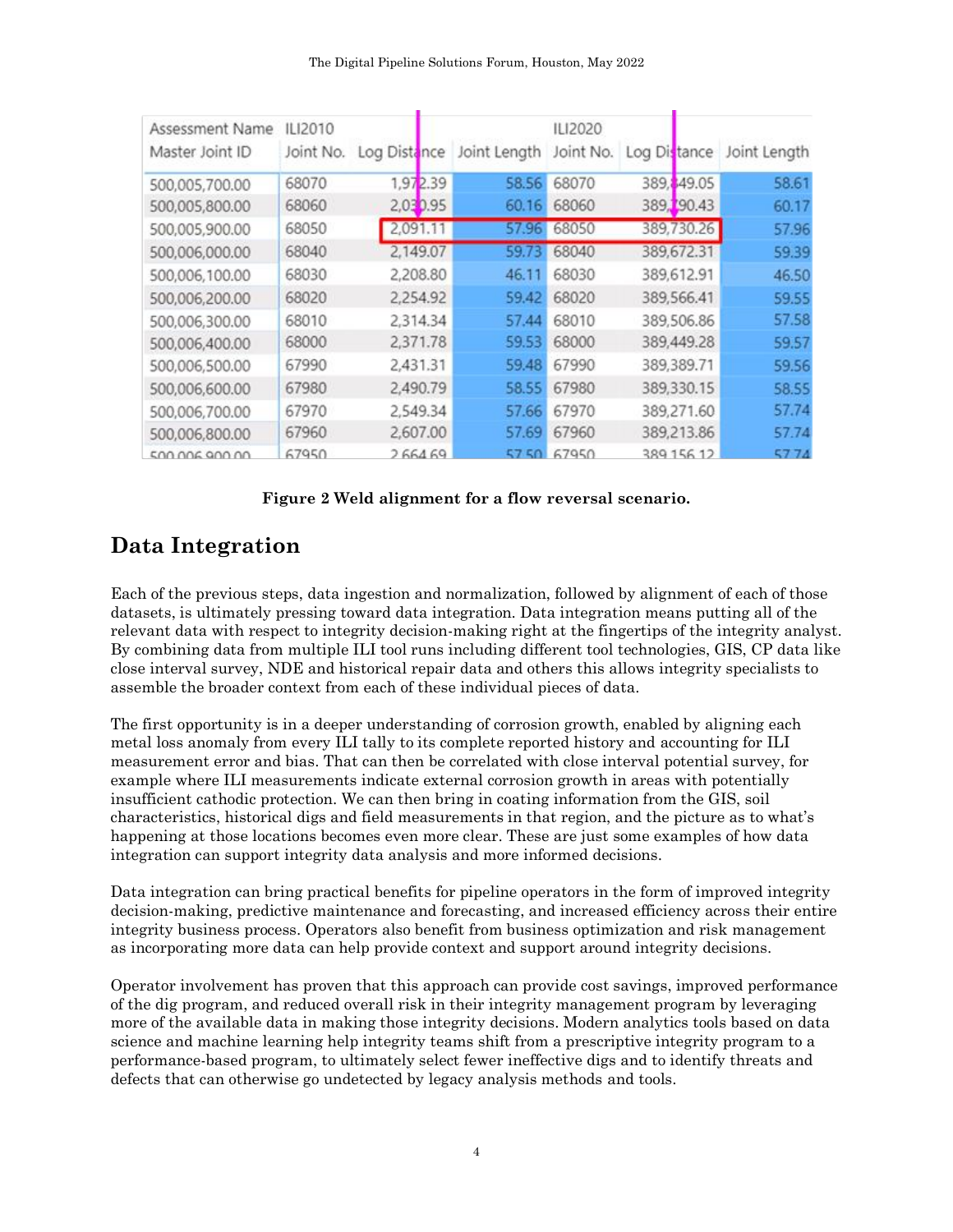Through shared learning across the industry, vast libraries of integrity criteria, operator bestpractices, algorithms and machine learning models become even more accurate and effective as more operators embrace this digital transformation. This can be done without sharing any individual operator's sensitive data. The learning, knowledge, and advancement can be shared while the underlying integrity data remains private and secure in the cloud.

Ultimately, the goal is to accelerate the industry's push toward zero pipeline failures by leveraging more of the available data, by applying the unprecedented scale and resources of cloud computing, and by bringing modern data science analysis and machine learning technologies to the world of integrity management.

## **Data Analytics**

#### **Inline Inspection Data**

The first analysis that many pipeline operators would perform upon completion of an inline inspection tool run would be to align reported features with data from previous tool runs. *Figure 3* provides examples of multiple aligned data on a "demonstration" pipeline. Analysts can review areas of concern along the pipeline and see how pits or pit clustering have changed over the years between inspections. This visual check confirms the platforms algorithms are performing correctly and helps the analyst understand the nature of the corrosion threat acting on the pipeline.



**Figure 3 Examples of pit-to-pit matched ILI reported corrosion depth data used to confirm pit clustering**.

Well-aligned data can also be analyzed on a pit-by-pit basis. Reviewing reported ILI feature depths over multiple tool runs can provide increased confidence in the ongoing analysis and highlight problem areas for further study*.* Corrosion growth rate estimates can be calculated using the techniques described by recent PRCI studies [2]. More advanced analyses allow growth rates to be calculated from multiple depth measurements using linear regression analysis [3].

*Figure 4* provides examples of pit depth measurements aligned over multiple tool runs, again from our demonstration pipeline. The variation in depth measurements implying either metal loss or gain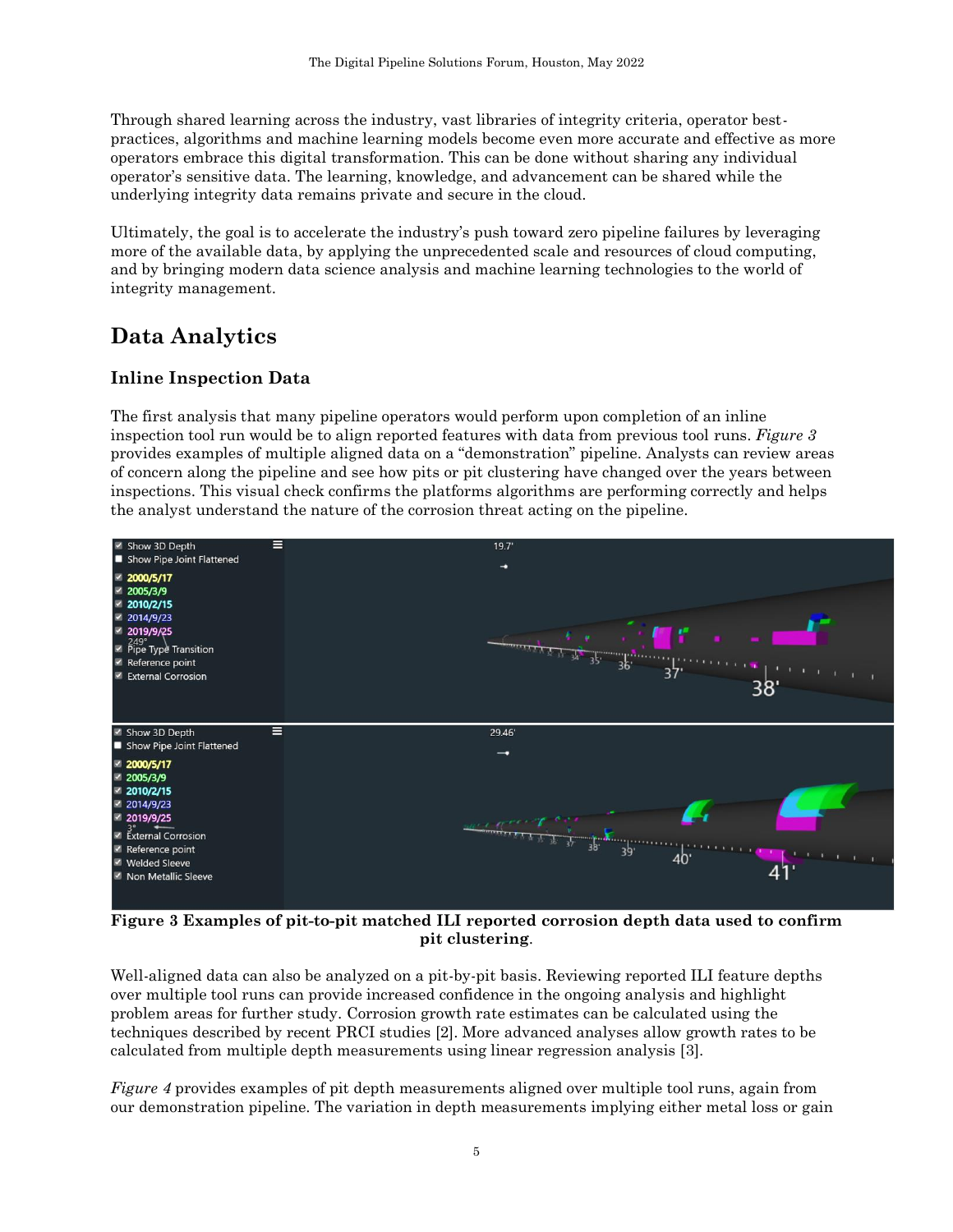remind analysts of the depth sizing error implicit in ILI tools and the need for caution in interpreting inspection results. Increasing the number of inspection data sets provides more accurate growth rate estimates. The plus or minus errors from each depth measurement offset each other and narrow the precision of the estimates. Given the known depth error, analysts should consider their estimates probabilistically. Various methodologies, based on either probability integration or Monte Carlo simulations, demonstrate the value of increasing the number of datasets included in these analyses [3].

*Figure 5* provides a comparison of two complete ILI data sets. It allows analysts to identify differences in reported depths at a high level. Data sets may be consistent or inconsistent from run to run. Analysts must consider that depth sizing errors come into play and any conclusions drawn from these unity plots are supported by review of all available data. In the example below, it could be concluded that the tool runs were consistent in their accuracy, and there was no overall corrosion growth. However, it is also possible that significant corrosion growth was masked by an equal and offsetting depth sizing error.



**Figure 4 Examples of pit-to-pit matched ILI reported corrosion depth data used to estimate corrosion growth rates.**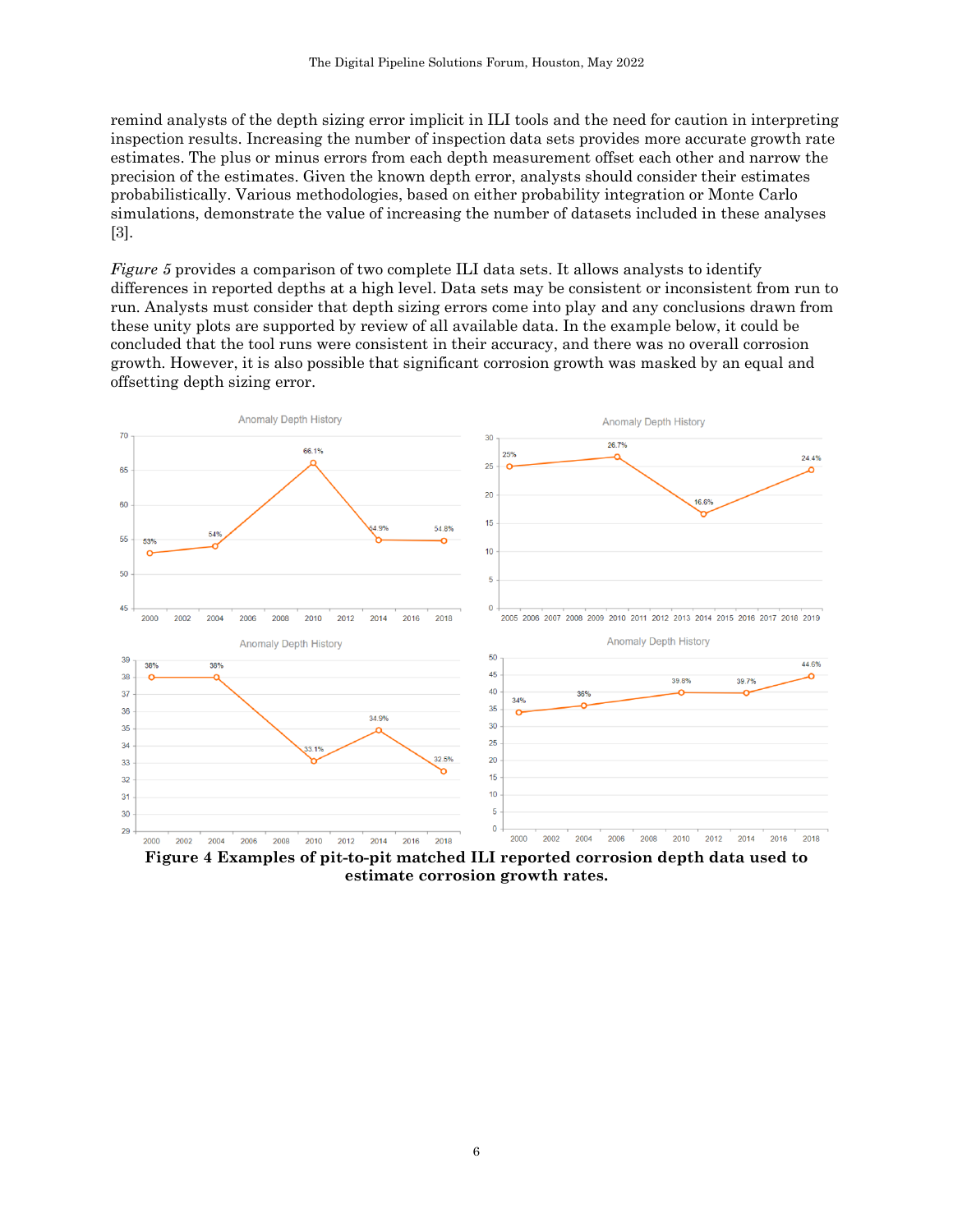

**Figure 5 Comparison of two ILI data sets to demonstrate run consistency or implied corrosion growth.**

Many pipeline operators will be familiar with analysis of pit-to-pit corrosion growth. These analyses are relatively straight forward, as the growth is assumed to be approximately linear. However, not all flaw growth is linear. Fatigue crack growth is generally assumed to follow Paris Law, and the growth is a function of the square root of the crack depth to an exponent, typically three. If two ILI data sets are aligned, and the value of Paris Law exponent is assumed, it becomes possible to estimate remaining lives for cracks, in the same way that is currently done for corrosion. If three or more ILI datasets are available and aligned, it also becomes possible to estimate the Paris Law exponent from the ILI depth data.

*Figure 6* illustrates how these analyses can be performed using simulated data. In one case, a Paris Law exponent is assumed. In the other, it is determined by regression of the data. Reasonably accurate remaining life predictions are possible even if there are sizing errors in the depth measurements, provided there are multiple data points to offset and mitigate the problem. In principle, these techniques can also be used on strain data to determine the behavior of geohazards.

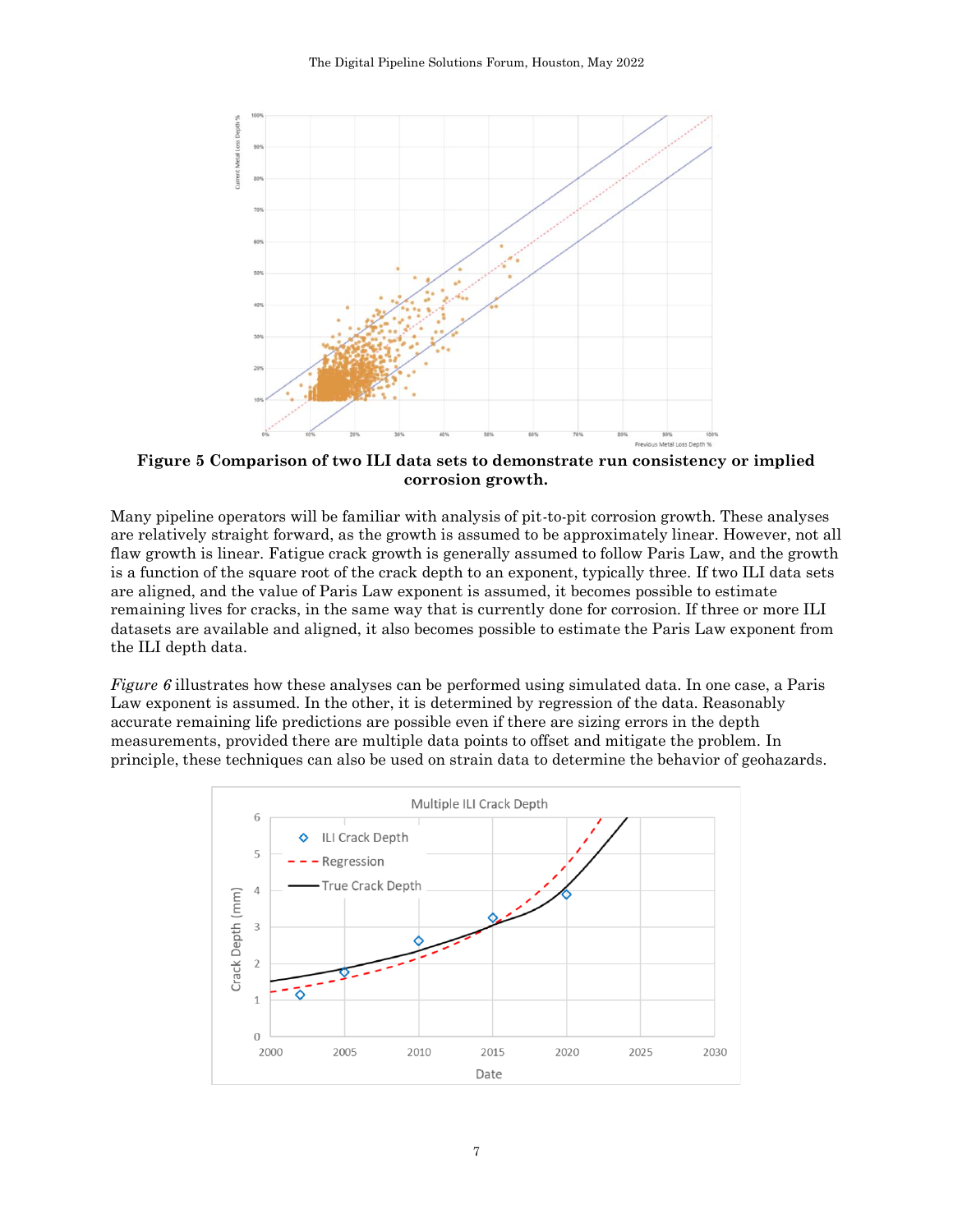

#### **Figure 6 Analysis of non-linear flaw growth is possible if multiple data sets are available.**

#### **Field Evaluation Data**

The discussion above has focused on ILI data, the core of many pipeline operators' integrity programs. A significant amount of information can be inferred from these data. However, field evaluations are typically required to confirm ILI detection and sizing. If ILI data is biased, then corrections can be made to improve fitness for service analyses. This is done using unity plots of the ILI and field data.

Most operators will perform a dig program following receipt and analysis of their ILI data. The flaws are analyzed and their current and future risk to the pipeline evaluated. Flaws of concern are excavated and measured in detail by technicians before being repaired. The field technicians' data is aligned with the ILI data and any statistical adjustments necessary are applied to the ILI data. This process typically takes several months to produce sufficient field data to validate the ILI data. However, if advanced algorithms are available, current ILI data can be aligned with field data from previous dig programs, provided some flaws remain in the pipeline due to recoat or sleeve. This allows analysts to be proactive. Preliminary analysis of past dig data allows operators to decrease their ongoing dig budgets by leveraging data already available in the database.

*Figure 7* illustrates the use of historical unity plots. In these cases, two different ILI data sets are compared to the same field data. The ILI data sets are shown to be non-conservative relative to the field data, allowing analysts to compensate for the tool sizing error prior to full analysis of the pipeline and launching of a dig program.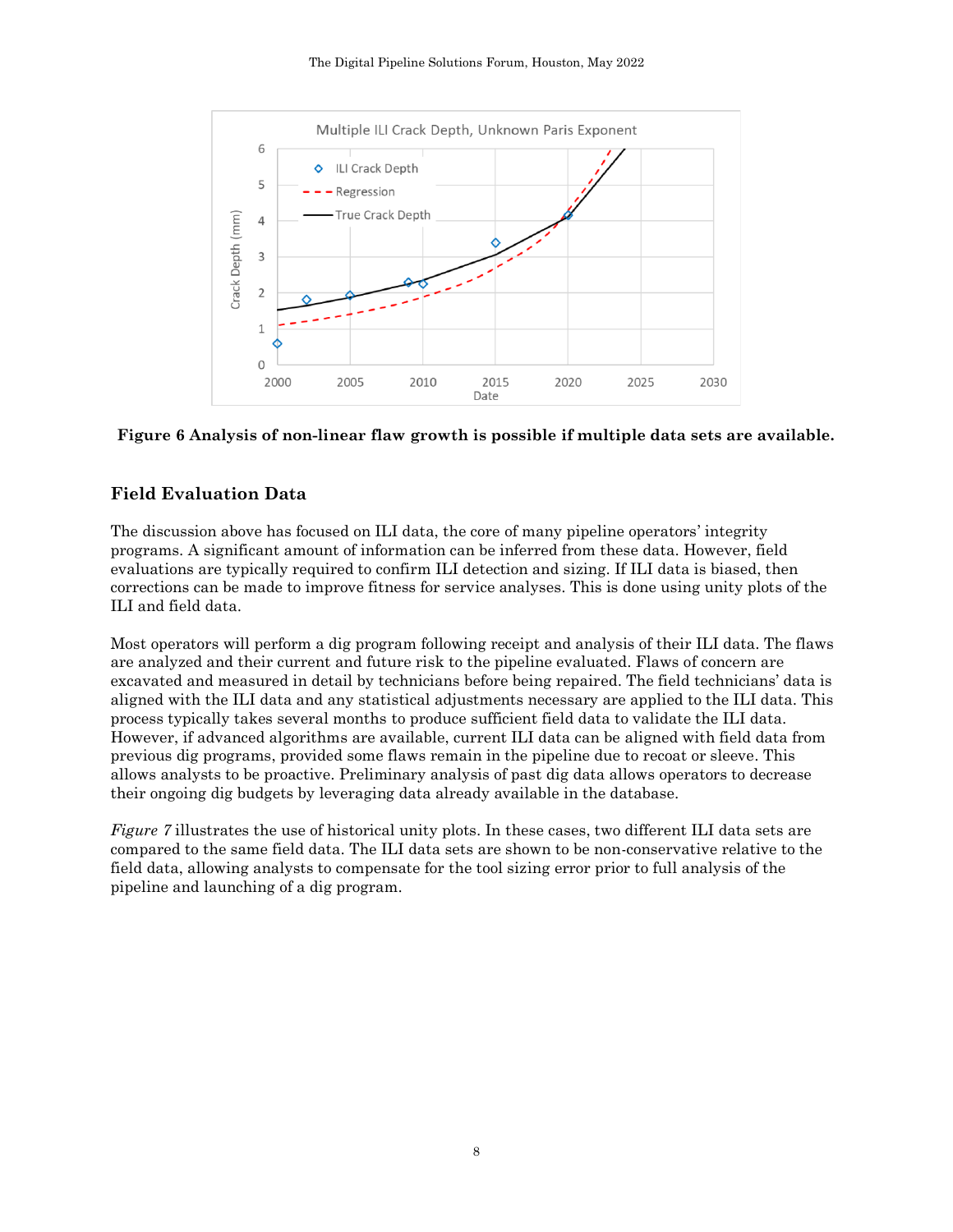

**Figure 7 The use of historical field data sets allows analysts to determine ILI run quality prior to completing a dig program.**

#### **Additional Data Sets**

Additional data sets become of increasing value if ingestion and alignment are efficient. Data importance is typically threat specific, so selections of appropriate data are made on a case-by-case basis. A more efficient alignment allows analysts to review more and more data sets, even if correlations are not expected.

*Figure 8* illustrates additional data sets aligned for the analysis of a cathodic protection system. The ON- and instant-OFF potentials are aligned with the calculated corrosion growth rates. Areas with problematic potentials can easily be identified, leading to a more efficient and focussed integrity program.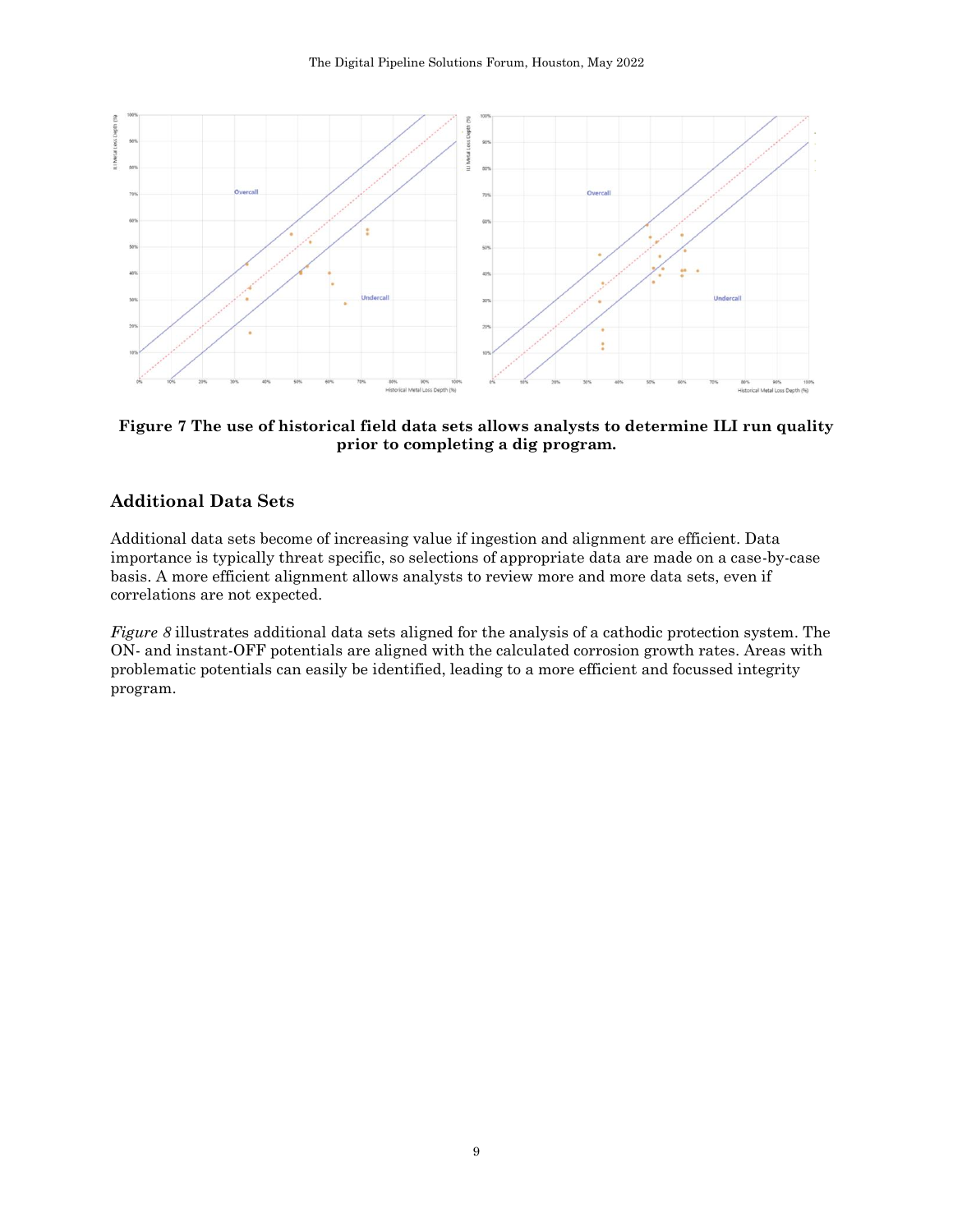

**Figure 8 Integration of different inspection results**

*Figure 9* illustrates the alignment of elevation profiles, in this case the alignment is geographical. Elevation profiles are typically reviewed during internal corrosion analysis. Local low elevations in the pipeline tend to accumulate water and sediment, and these exacerbate internal corrosion issues. Inclination angles can influence inhibitor coverage or corrosion mechanisms associated with multiphased flow regimes.

*Figure 10* illustrates the alignment of a spatial data set, in this case, soils data. The soils database included data on soil type (clay, sand, silt, loam, etc), drainage, slope, electrical conductivity, corrosion susceptibility and mechanical properties. Color-coding helps analysts understand how these properties are distributed along their pipelines. Soil types, drainage, and electrical conductivity are all important to external corrosion studies. These data type can also be aligned with ILI metal loss data and the potentials provided by cathodic protection surveys. Soil topography, slopes and mechanical properties are all important to geohazard studies. These data can be aligned with ILI calliper and strain data sets to help analysts understand local deformations and geohazards.

# **Conclusion**

Advanced ingestion, alignment and integration algorithms provide pipeline operators with increasingly efficient and valuable analyses. Even dissimilar data types can be managed with relative ease. The examples provided illustrate how starting with ILI data sets, operators can include field evaluation and additional data sets to provide more robust analyses that lead to higher confidence in decision making.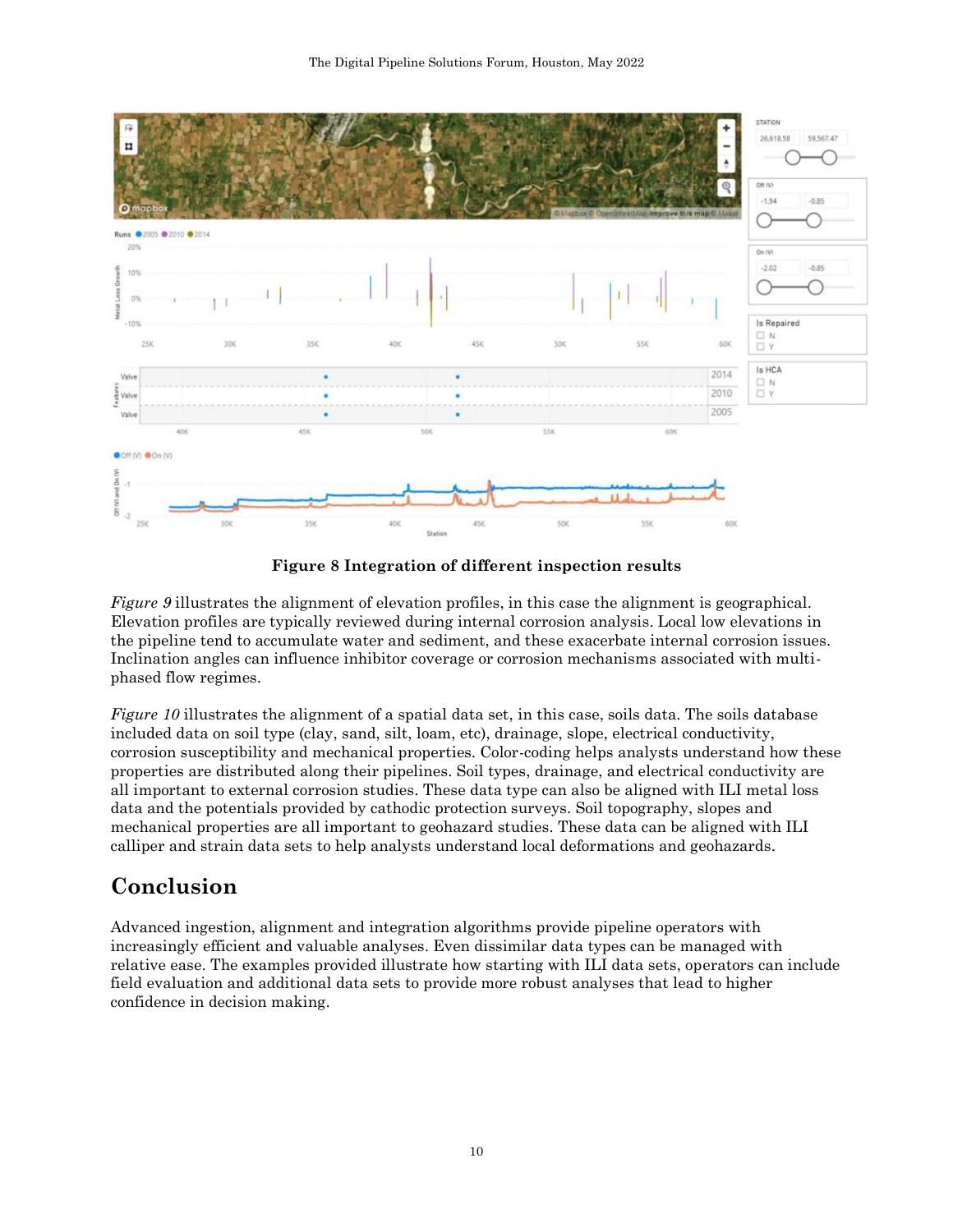

**Figure 9 Elevation profiles help analysts understand patterns of internal corrosion in their pipelines.**



**Figure 10 Soil properties mapping help analysts understand patterns of external corrosion or geohazard threats to their pipelines.**

## **References**

- 1. Colin Scott, "The snowball effect of integrity data compilation", World Pipelines Magazine March 2022, Page 13.
- 2. PR-331-063525-S01, "Development of Detailed Procedures for Comparing Successive ILI Runs to Establish Corrosion Growth Rates", Pipeline Research Council International, July 2009.
- 3. Scott, C. and Philpott, K., "Probabilistic Flaw Growth Rate Estimates Using Multiple Inline Inspection Tool Run Data Analyses", submitted to ASME for IPC 2022.